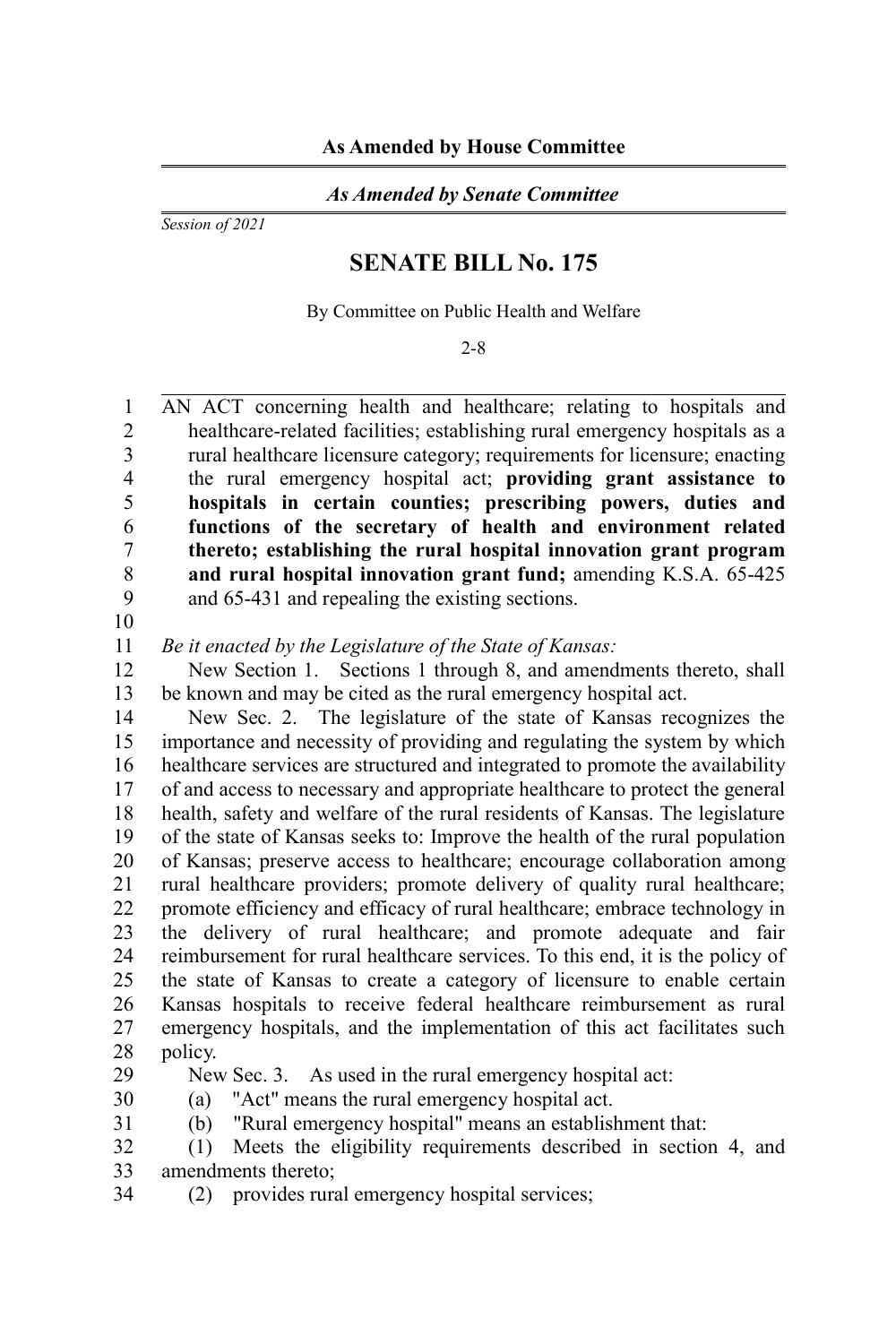(3) provides rural emergency hospital services in the facility 24 hours per day by maintaining an emergency department that is staffed 24 hours per day, 7 days per week, with a physician, nurse practitioner, clinical nurse specialist or physician assistant; 1 2 3 4

(4) has a transfer agreement in effect with a level I or level II trauma center; and 5 6

(5) meets such other requirements as the department of health and environment finds necessary in the interest of the health and safety of individuals who are provided rural emergency hospital services and to implement state licensure that satisfies requirements for reimbursement by federal healthcare programs as a rural emergency hospital. 7 8 9 10 11

(c) "Rural emergency hospital services" means the following services, provided by a rural emergency hospital, that do not require in excess of an annual per-patient average of 24 hours in such rural emergency hospital: 12 13 14

(1) Emergency department services and observation care; and

(2) at the election of the rural emergency hospital, for services provided on an outpatient basis, other medical and health services as specified in regulations adopted by the United States secretary of health and human services and authorized by the department of health and environment. 16 17 18 19 20

(d) "Secretary" means the secretary of health and environment. 21

New Sec. 4. (a) A facility shall be eligible to apply for a rural emergency hospital license if such facility, as of December 27, 2020, was a: 22 23 24

 $25$ 

15

(1) Licensed critical access hospital;

(2) general hospital with not more than 50 licensed beds located in a county in a rural area as defined in section  $1886(d)(2)(D)$  of the federal social security act; or 26 27 28

(3) general hospital with not more than 50 licensed beds that is deemed as being located in a rural area pursuant to section  $1886(d)(8)(E)$ of the federal social security act. 29 30 31

(b) A facility applying for licensure as a rural emergency hospital shall include with the licensure application: 32 33

(1) An action plan for initiating rural emergency hospital services, including a detailed transition plan that lists the specific services that the facility will retain, modify, add and discontinue; 34 35 36

(2) a description of services that the facility intends to provide on an outpatient basis; and 37 38

(3) such other information as required by rules and regulations adopted by the department of health and environment. 39 40

(c) A rural emergency hospital shall not have inpatient beds, except that such hospital may have a unit that is a distinct part of such hospital and that is licensed as a skilled nursing facility to provide post-hospital 41 42 43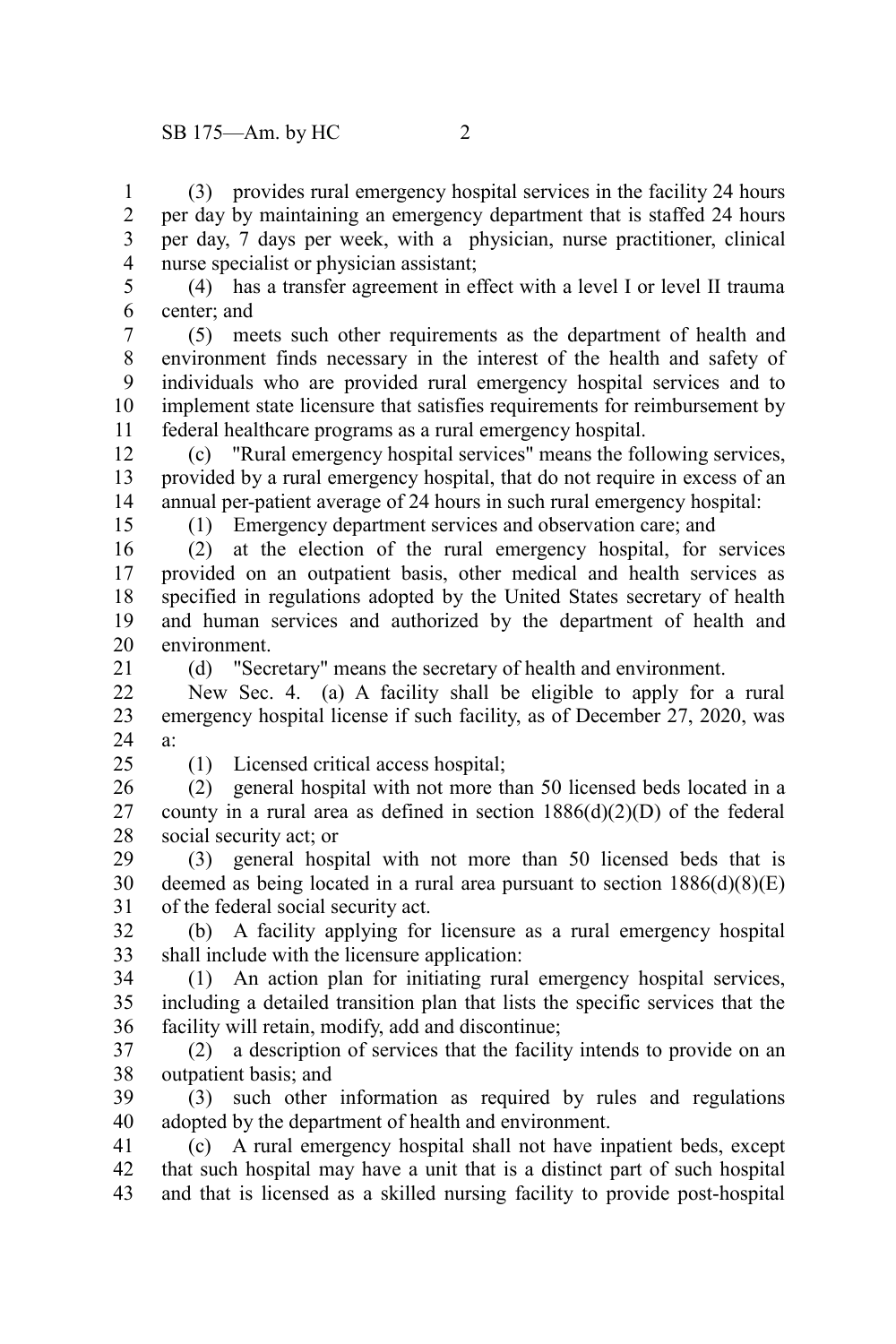extended care services. 1

(d) A rural emergency hospital may own and operate an entity that provides ambulance services. 2 3

(e) A licensed general hospital or critical access hospital that applies for and receives licensure as a rural emergency hospital and elects to operate as a rural emergency hospital shall retain its original license as a general hospital or critical access hospital. Such original license shall remain inactive while the rural emergency hospital license is in effect. 4 5 6 7 8

New Sec. 5. All rural emergency hospitals, including city, county, hospital district or other governmental or quasi-governmental hospitals, shall be authorized to enter into any contracts required to be eligible for federal reimbursement as a rural emergency hospital. 9 10 11 12

New Sec. 6. In addition to the provisions of K.S.A. 65-4909, and amendments thereto, entities engaging in activities and entering into contracts required to meet the requirements for licensure and reimbursement as a rural emergency hospital, and officers, agents, representatives, employees and directors thereof, shall be considered to be acting pursuant to clearly expressed state policy as established in this act under the supervision of the state. Such entities shall not be subject to state or federal antitrust laws while acting in such manner. 13 14 15 16 17 18 19 20

New Sec. 7. The secretary shall adopt rules and regulations establishing minimum standards for the establishment and operation of rural emergency hospitals in accordance with this act, including licensure of rural emergency hospitals. 21 22 23 24

New Sec. 8. Each individual and group policy of accident and sickness insurance, each contract issued by a health maintenance organization, each managed care contract for the state program of medical assistance authorized by K.S.A. 39-709, and amendments thereto, the children's health insurance program authorized under K.S.A. 38-2001, and amendments thereto, any *and all* coverage maintained by an entity authorized under K.S.A. 40-2222, and amendments thereto, or by a municipal group-funded pool authorized under K.S.A. 12-2618, and amendments thereto, shall provide benefits for services when performed by a rural emergency hospital if such services would be covered under such policies, contracts or coverage if performed by a general hospital-or critical access hospital. 25 26 27 28 29 30 31 32 33 34 35 36

37

**New Sec. 9. (a) As used in this section:**

**(1) "Eligible county" means a county in Kansas other than Douglas, Johnson, Sedgwick, Shawnee or Wyandotte county.** 38 39

**(2) "Hospital" means the same as defined in K.S.A. 65-425, and amendments thereto.** 40 41

**(3) "Transitional assistance" means any assistance related to changing a hospital's current healthcare delivery model to a model** 42 43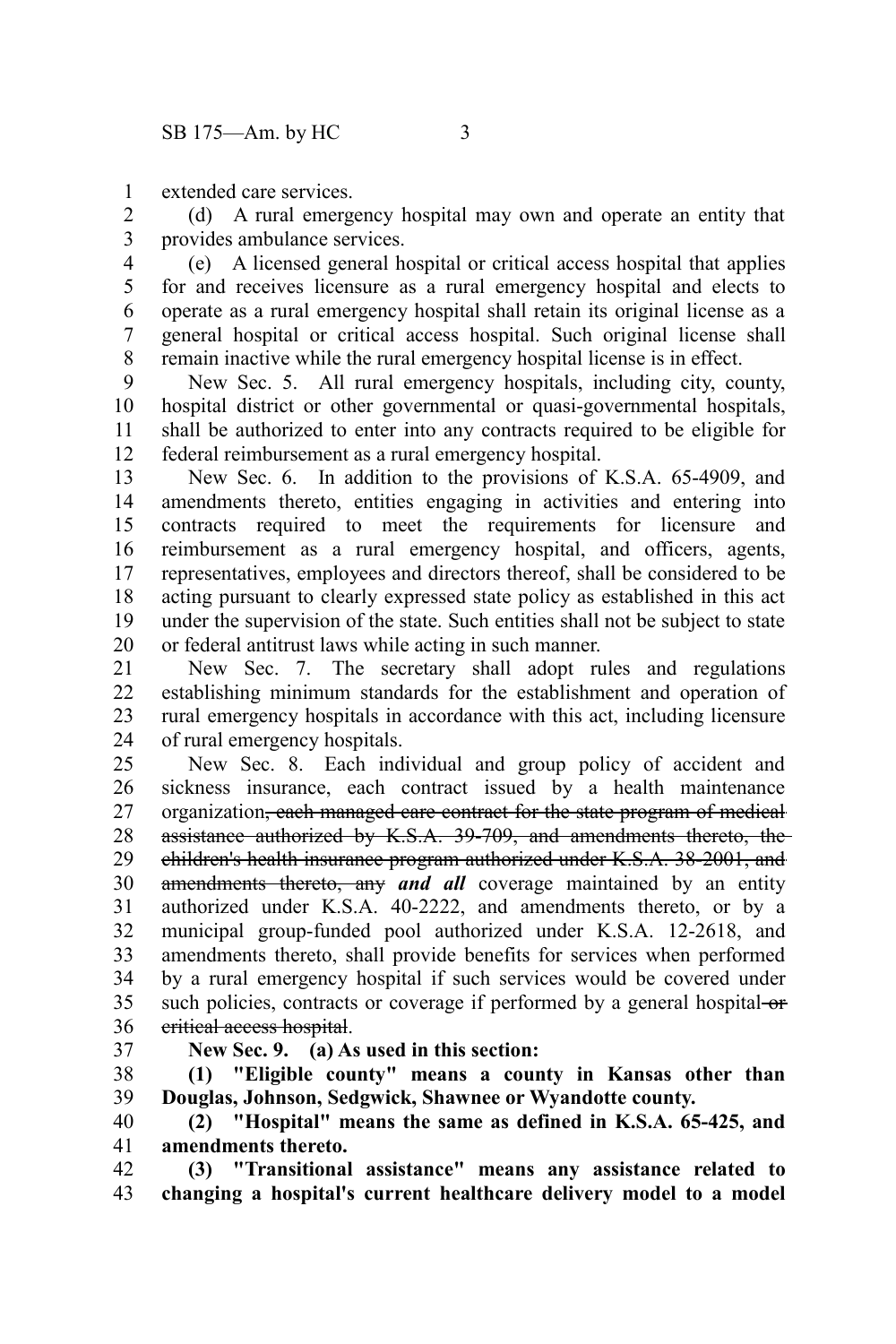**more appropriate for the community that the hospital serves, including, but not limited to: Conducting a market study of healthcare services needed and provided in the community; acquiring and implementing new technological tools and infrastructure, including, but not limited to, telemedicine delivery methods; and acquiring the services of appropriate personnel, including, but not limited to, additional medical residents or individuals trained to be needed healthcare professionals.** 1 2 3 4 5 6 7 8

**(b) (1) There is established the rural hospital innovation grant program to be administered by the secretary of health and environment. The program, and any grant awarded thereunder, shall be for the purpose of strengthening and improving the healthcare system and increasing access to healthcare services in eligible counties to help communities in such counties achieve and maintain optimal health by providing transitional assistance to hospitals in such counties. The secretary may award a rural hospital innovation grant to a county that applies in accordance with this section.** 9 10 11 12 13 14 15 16 17

**(2) The secretary of health and environment may award a grant under this section only if the amount of state moneys to be awarded in the grant has been matched by private stakeholders, including hospital foundations or other organizations, contributing to the secretary for the program, on a basis of \$2 of private stakeholder moneys for every \$1 of state moneys. The secretary of health and environment may receive moneys by bequest, donation or gift to fulfill the public-private match of moneys required under this paragraph. Any such moneys received shall be remitted to the state treasurer in accordance with K.S.A. 75-4215, and amendments thereto. Upon receipt of each such remittance, the state treasurer shall deposit the entire amount in the state treasury to the credit of the rural hospital innovation grant fund. A private stakeholder may certify to the secretary of health and environment that an amount of money is dedicated to the rural hospital innovation grant program. Such certified dedicated moneys shall remain with the private stakeholder until such time as the grant is awarded, and the secretary shall count such certified dedicated moneys to fulfill the public-private match required under this paragraph.** 18 19 20 21 22 23 24 25 26 27 28 29 30 31 32 33 34 35 36

**(3) A private stakeholder who has contributed moneys or certified dedicated moneys to the secretary of health and environment may specify a county to receive a grant using such private stakeholder's moneys. If the secretary does not award a grant to the specified county in the same fiscal year as such request, the secretary shall return the amount of contributed moneys to the private stakeholder and any such certification shall lapse.** 37 38 39 40 41 42 43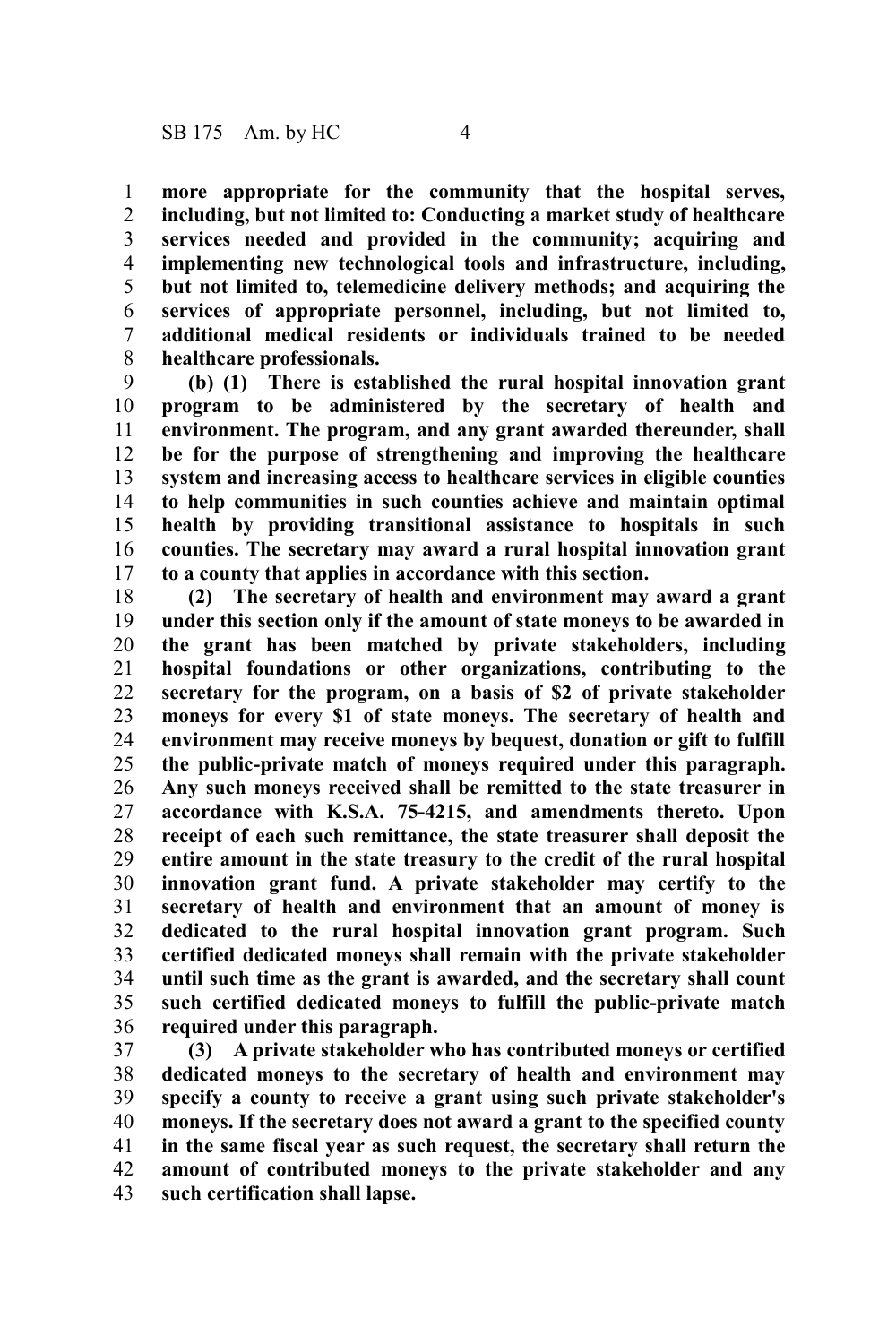**(4) Prior to applying for a rural hospital innovation grant, any eligible county may enter into memorandums of understanding and other necessary agreements with private stakeholders and other eligible counties.** 1 2 3 4

**(5) The board of county commissioners of an eligible county, or the board's designee, may apply to the secretary for a rural hospital innovation grant in the form and manner prescribed by the secretary of health and environment. Such application shall include:** 5 6 7 8

**(A) A description of the hospital for which the grant moneys will be expended, including the name and location of the hospital;** 9 10

**(B) a statement of the amount of grant moneys requested;**

**(C) a description of the needs of the hospital, the transitional assistance for which the grant moneys will be expended and how such transitional assistance will meet the stated needs; and** 12 13 14

**(D) any other information that the secretary deems necessary to administer this section.** 15 16

**(6) Prior to awarding any grant moneys to an eligible county under this section, the secretary shall enter into a written agreement with the county requiring that the county:** 17 18 19

**(A) Expend any such grant moneys to provide transitional assistance to a hospital in the eligible county, as approved by the secretary;** 20 21 22

**(B) not later than one year after any such grant moneys are awarded, report to the secretary detailing the effect that such grant is having on health and other outcomes in the eligible county and the affected community;** 23 24 25 26

**(C) repay all awarded grant moneys to the secretary if the county fails to satisfy any material term or condition of the grant agreement; and** 27 28 29

**(D) any other terms and conditions that the secretary deems necessary to administer this section.** 30 31

**(c) (1) There is established in the state treasury the rural hospital innovation grant fund to be administered by the secretary of health and environment. All moneys credited to the fund shall be used only for purposes related to the rural hospital innovation grant program. All expenditures from the fund shall be made in accordance with appropriation acts upon warrants of the director of accounts and reports issued pursuant to vouchers approved by the secretary of health and environment or the secretary's designee.** 32 33 34 35 36 37 38 39

**(2) On July 1, 2021, the director of accounts and reports shall transfer \$10,000,000 from the state general fund to the rural hospital innovation grant fund.** 40 41 42

**(d) The secretary of health and environment shall adopt rules and** 43

11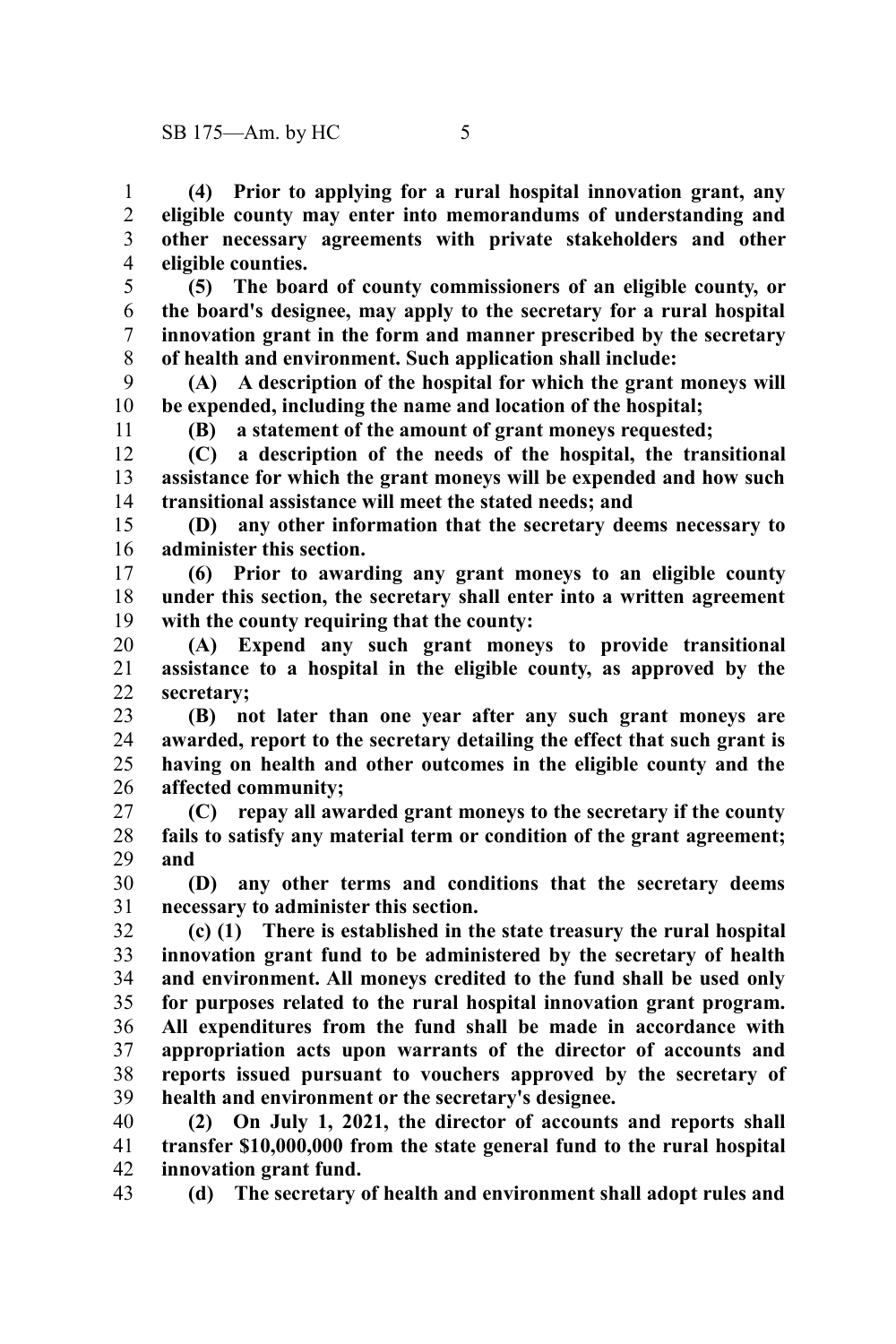**regulations as necessary to implement and administer this section.** 1

**(e) (1) On or before October 1 of each year, for each rural hospital innovation grant awarded under this section, the county shall prepare and submit to the secretary of health and environment a report describing: The amount and stated purposes of any awarded grant moneys; the fulfillment of the terms and conditions of the grant agreement; and the transitional assistance upon which the moneys have been spent.** 2 3 4 5 6 7 8

**(2) On or before February 1 of each year, the secretary shall compile the information received under this subsection and submit a report to the governor and the legislature including such information and a description of and reasoning for any applications for a rural hospital innovation grant that the secretary has denied.** 9 10 11 12 13

**(f) (1) The rural hospital innovation grant program shall expire on June 30, 2025.** 14 15

16

**(2) On July 1, 2025:**

**(A) The director of accounts and reports shall transfer all moneys in the rural hospital innovation grant fund to the state general fund;** 17 18

**(B) all liabilities of the rural hospital innovation grant fund shall be transferred to and imposed on the state general fund; and** 19 20

21

**(C) the rural hospital innovation grant fund shall be abolished.**

Sec. 9. **10.** K.S.A. 65-425 is hereby amended to read as follows: 65- 425. As used in this act:  $22$ 23

(a) "General hospital" means an establishment with an organized medical staff of physicians; with permanent facilities that include inpatient beds; and with medical services, including physician services, and continuous registered professional nursing services for not less than 24 hours of every day, to provide diagnosis and treatment for patients who have a variety of medical conditions. 24 25 26 27 28 29

(b) "Special hospital" means an establishment with an organized medical staff of physicians; with permanent facilities that include inpatient beds; and with medical services, including physician services, and continuous registered professional nursing services for not less than 24 hours of every day, to provide diagnosis and treatment for patients who have specified medical conditions. 30 31 32 33 34 35

(c) "Person" means any individual, firm, partnership, corporation, company, association, or joint-stock association, and the legal successor thereof. 36 37 38

(d) "Governmental unit" means the state, or any county, municipality, or other political subdivision thereof; or any department, division, board or other agency of any of the foregoing. 39 40 41

(e) "Licensing agency" means the department of health and environment. 42 43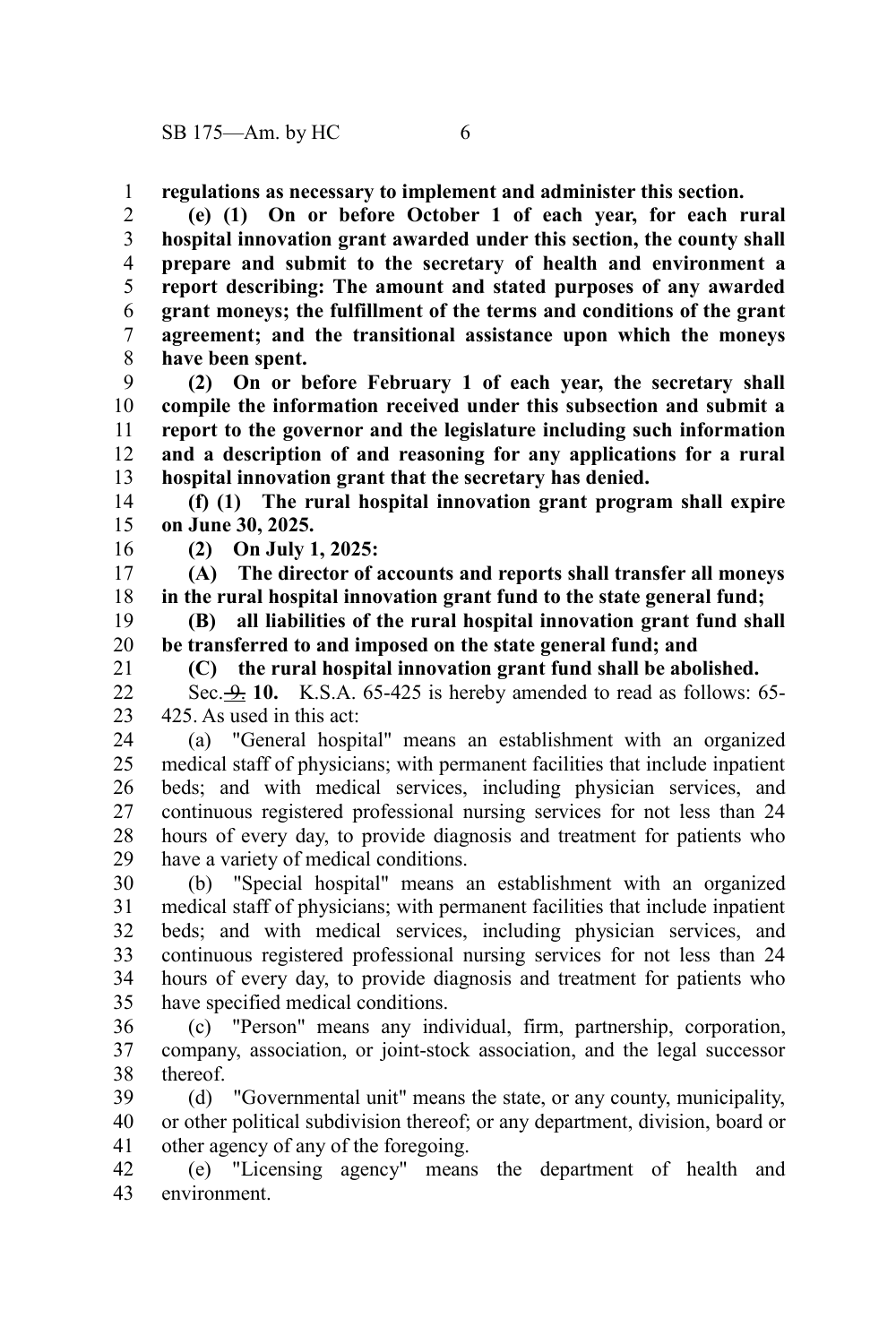(f) "Ambulatory surgical center" means an establishment with an organized medical staff of one or more physicians; with permanent facilities that are equipped and operated primarily for the purpose of performing surgical procedures; with continuous physician services during surgical procedures and until the patient has recovered from the obvious effects of anesthetic and at all other times with physician services available whenever a patient is in the facility; with continuous registered professional nursing services whenever a patient is in the facility; and which does not provide services or other accommodations for patient to stay more than 24 hours. Before discharge from an ambulatory surgical center, each patient shall be evaluated by a physician for proper anesthesia recovery. Nothing in this section shall be construed to require the office of a physician or physicians to be licensed under this act as an ambulatory surgical center. 1 2 3 4 5 6 7 8 9 10 11 12 13 14

(g) "Recuperation center" means an establishment with an organized medical staff of physicians; with*,* permanent facilities that include inpatient beds; and with*,* medical services, including physician services, and continuous registered professional nursing services for not less than 24 hours of every day, to provide treatment for patients who require inpatient care but are not in an acute phase of illness, who currently require primary convalescent or restorative services, and who have a variety of medical conditions. 15 16 17 18 19 20 21  $22$ 

(h) "Medical care facility" means a hospital, ambulatory surgical center or recuperation center, but shall *except that "medical care facility" does* not include a hospice which *that* is certified to participate in the medicare program under 42-code of federal regulations, chapter IV, section *C.F.R.* § 418.1 et seq.<del>-and amendments thereto</del> and which *that* provides services only to hospice patients. 23 24 25 26 27 28

(i) "Critical access hospital" shall have the meaning ascribed to such term under *means the same as defined in* K.S.A. 65-468 and amendments thereto. 29 30 31

(j) "Hospital" means "general hospital," " critical access hospital," or "special hospital." 32 33

(k) "Physician" means a person licensed to practice medicine and surgery in this state. 34 35

*(l) "Rural emergency hospital" means the same as defined in section 2, and amendments thereto.* 36 37

Sec. $\frac{10}{11}$ , K.S.A. 65-431 is hereby amended to read as follows: 65-431. (a) The licensing agency shall adopt, amend, promulgate and enforce such rules and regulations and standards with respect to the different types of medical care facilities to be licensed hereunder as may be designed to further the accomplishment of the purposes of this law in promoting safe and adequate treatment of individuals in medical care facilities in the 38 39 40 41 42 43